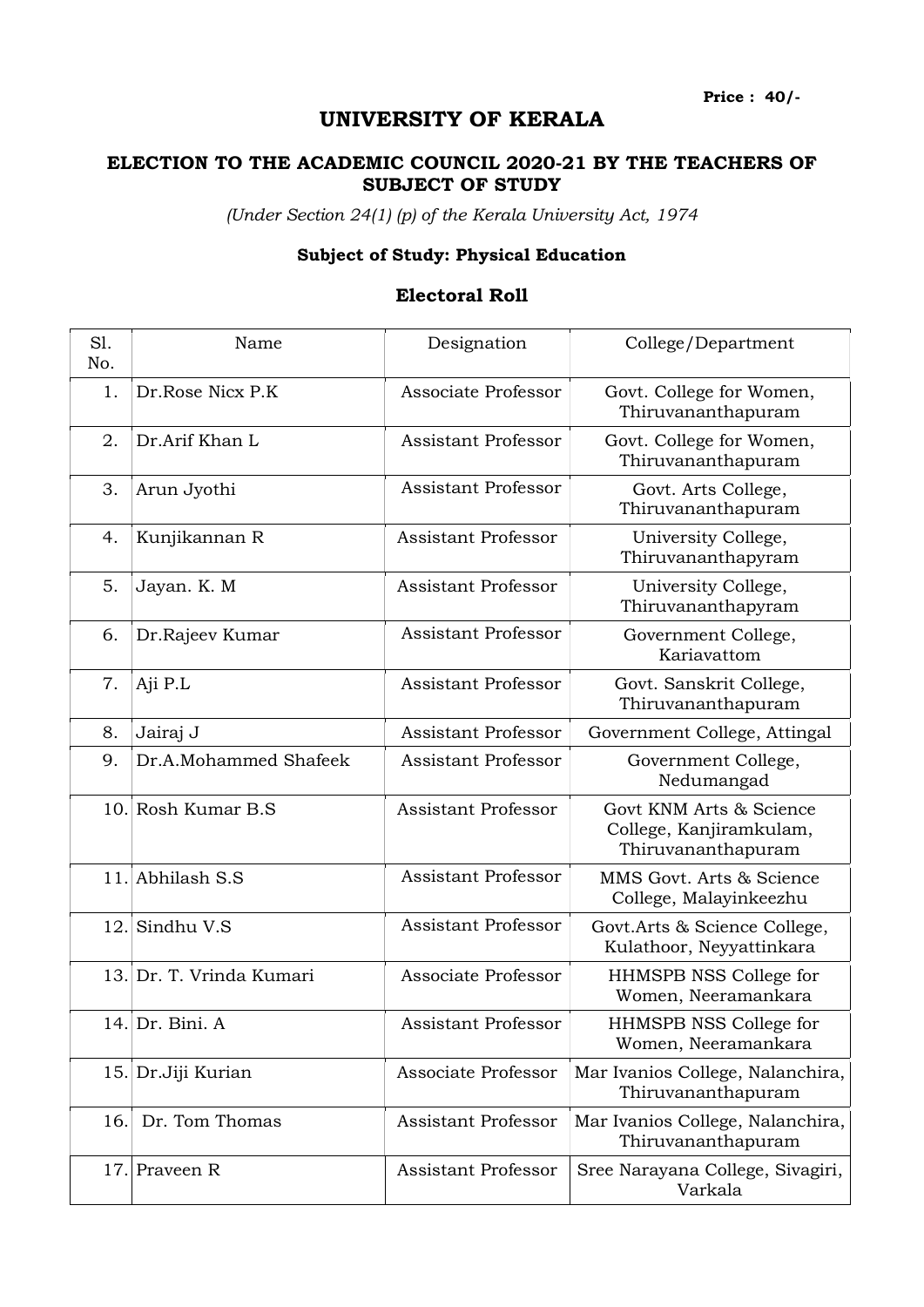|      | 18. Dr. S S Biju      | Associate Professor        | Sree Narayana College,<br>Chempazhanthy                                |
|------|-----------------------|----------------------------|------------------------------------------------------------------------|
|      | 19. Sujith Prabhakar  | <b>Assistant Professor</b> | Sree Narayana College,<br>Chempazhanthy                                |
|      | 20. Dr. Biju Kumar K  | Associate Professor        | VTM NSS College<br>Dhanuvachapuram                                     |
|      | $21$ . Dr. R. Manoj   | Associate Professor        | VTM NSS College<br>Dhanuvachapuram                                     |
| 22.1 | Dr. K I Razeena       | Associate Professor        | Iqbal college, Peringamala                                             |
|      | 23. Dr. A Baiju       |                            | Mannaniya college of Arts &<br>Science, Pangode,<br>Thiruvananthapuram |
|      | 24. Binitha G.J       | <b>Assistant Professor</b> | Baby John Memorial<br>Government College, Chavara                      |
|      | 25. Dr. Saju S        | Associate Professor        | Fatima mata National College,<br>Kollam                                |
|      | 26. Arunkumar R       | Associate Professor        | K.S.M.D.B College<br>Sasthamcotta                                      |
| 27.  | Sheeja J              | Associate Professor        | K.S.M.D.B College<br>Sasthamcotta                                      |
|      | 28. Dr. Subin Raj S.S | <b>Assistant Professor</b> | St.Stephen's College<br>Pathanapuram                                   |
|      | 29. Dr.A.Anilkumar    | Associate Professor        | NSS College Nilamel                                                    |
| 30.  | Girish Gopalakrishnan |                            | Sree Narayana College for<br>Women, Kollam                             |
| 31.  | Dr M J Manoj          | <b>Assistant Professor</b> | S N College, Kollam                                                    |
| 32.  | Vishu Raj R           | <b>Assistant Professor</b> | S N College, Kollam                                                    |
|      | 33. Dr.S.Geetha       | <b>Assistant Professor</b> | MMNSS College, Kottiyam                                                |
|      | 34. R Santhosh        | Associate Professor        | SN College, Punalur.                                                   |
|      | 35. Dr. Jithin Jose P | <b>Assistant Professor</b> | St.Johns College, Anchal                                               |
|      | 36. Dr.Bijusukumaran  | <b>Assistant Professor</b> | Sree Narayana College,<br>Chathannur                                   |
| 37.  | Cigy P George         | Associate Professor        | Bishop Moore College,<br>Mavelikkara                                   |
|      | 38. Jils Varghese     | <b>Assistant Professor</b> | Bishop Moore College,<br>Mavelikkara                                   |
|      | 39. Ruby Mathew       | Associate Professor        | Christian College, Chengannur                                          |
| 40.  | Dr.K.I.Razia          | Associate Professor        | MSM College, Kayamkulam                                                |
| 41.  | Dr.Ansari M           | <b>Assistant Professor</b> | MSM College, Kayamkulam                                                |
|      | 42. Dr.K.Rajeevan     | Associate Professor        | NSS College, Cherthala                                                 |
|      | 43. Dr.Deepak S.S     | <b>Assistant Professor</b> | NSS College, Cherthala                                                 |
|      | 44. Dr.Bindu T.P      | Associate Professor        | Sree Narayana College,<br>Cherthala                                    |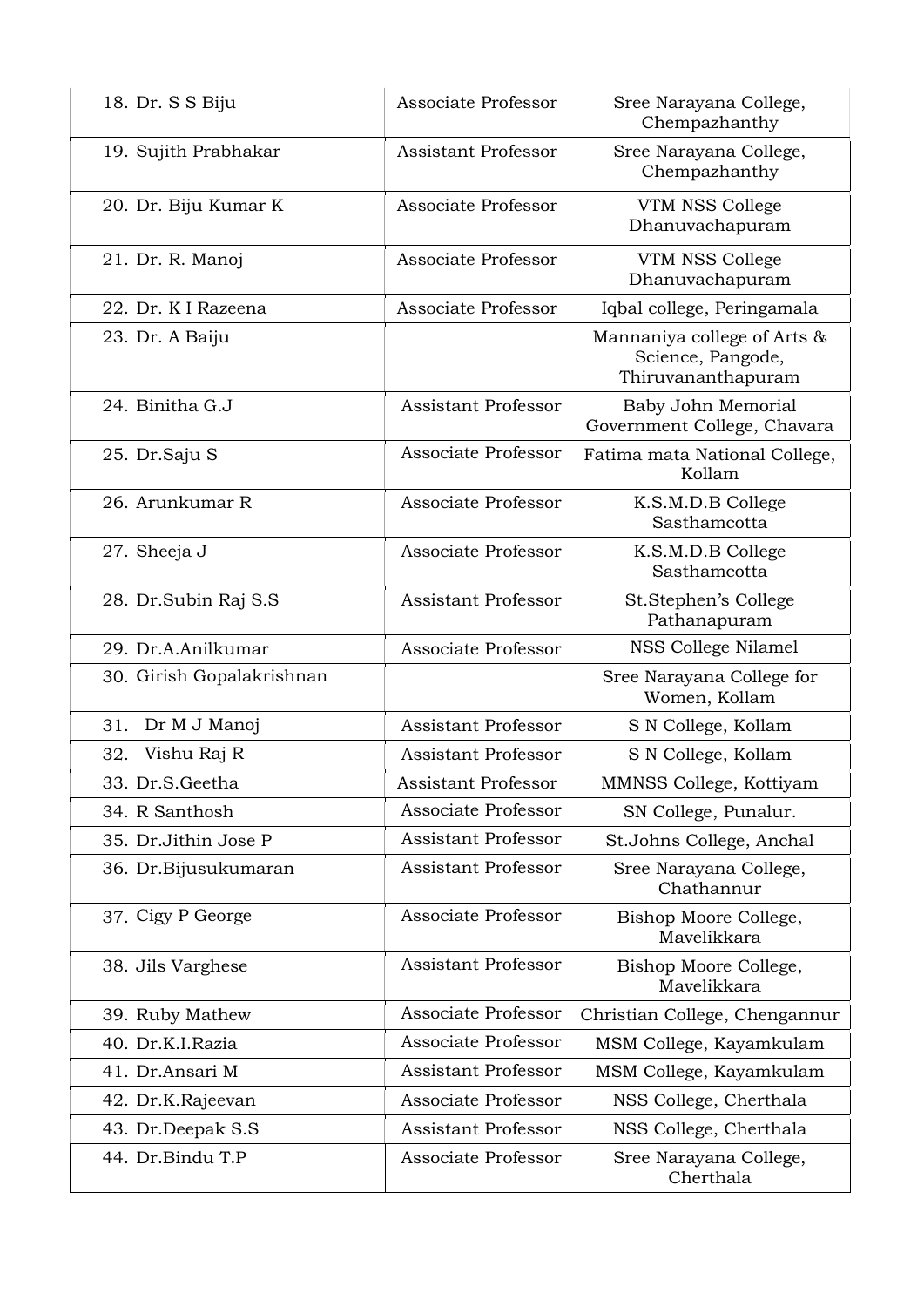|     | 45. Vinod Jacob          | <b>Assistant Professor</b> | Sree Narayana College,<br>Cherthala                                   |
|-----|--------------------------|----------------------------|-----------------------------------------------------------------------|
|     | 46. S.Arya               | <b>Assistant Professor</b> | SD College, Alappuzha                                                 |
|     | 47. Helency G            | <b>Assistant Professor</b> | St.Joseph's College for Women,<br>Alappuzha                           |
|     | 48. Dr. Aneesh Rajappan  | <b>Assistant Professor</b> | TK Madhava Memorial College,<br>Nangiarkulangara                      |
|     | 49. Dr.Madhavan N        | <b>Assistant Professor</b> | Sree Ayyappa College,<br>Eramallikkara                                |
|     | 50. Dr.K.Jayakumar       | Associate Professor        | NSS College,<br>Pandalam, Pathanamthitta                              |
|     | 51. Dr.Sandy Nair        | Assistant Professor        | NSS College,<br>Pandalam, Pathanamthitta                              |
|     | 52. Lt.Dr.Baiju P Jose   | <b>Assistant Professor</b> | St. Cyril's College, Adoor                                            |
|     | 53. Boby Oommen Kurian   | Associate Professor        | Peet Memorial Training College,<br>Mavelikkara                        |
|     | 54. Dr.G.Kishore         | Principal                  | Lakshmi Bai National College of<br>Physical Education,<br>Kariavattom |
|     | 55. Dr.Usha S Nair       | Associate Professor        | Lakshmi Bai National College of<br>Physical Education,<br>Kariavattom |
|     | 56. Dr. George Mathews   | Associate Professor        | Lakshmi Bai National College of<br>Physical Education,<br>Kariavattom |
|     | 57. Dr. Shailaja Mohan   | Associate Professor        | Lakshmi Bai National College of<br>Physical Education,<br>Kariavattom |
|     | 58. Dr. Pradip Dutta     | Associate Professor        | Lakshmi Bai National College of<br>Physical Education,<br>Kariavattom |
|     | 59. Dr.Sadanandan C.S    | Associate Professor        | Lakshmi Bai National College of<br>Physical Education,<br>Kariavattom |
| 60. | Sawant M.N               | Associate Professor        | Lakshmi Bai National College of<br>Physical Education,<br>Kariavattom |
|     | 61. Dr.Lamlun Buhril     | Associate Professor        | Lakshmi Bai National College of<br>Physical Education,<br>Kariavattom |
|     | 62. Lt.Lovey Debora Cruz | Associate Professor        | Lakshmi Bai National College of<br>Physical Education,<br>Kariavattom |
| 63. | Dr.Ashutosh Acharya      | <b>Assistant Professor</b> | Lakshmi Bai National College of<br>Physical Education,<br>Kariavattom |